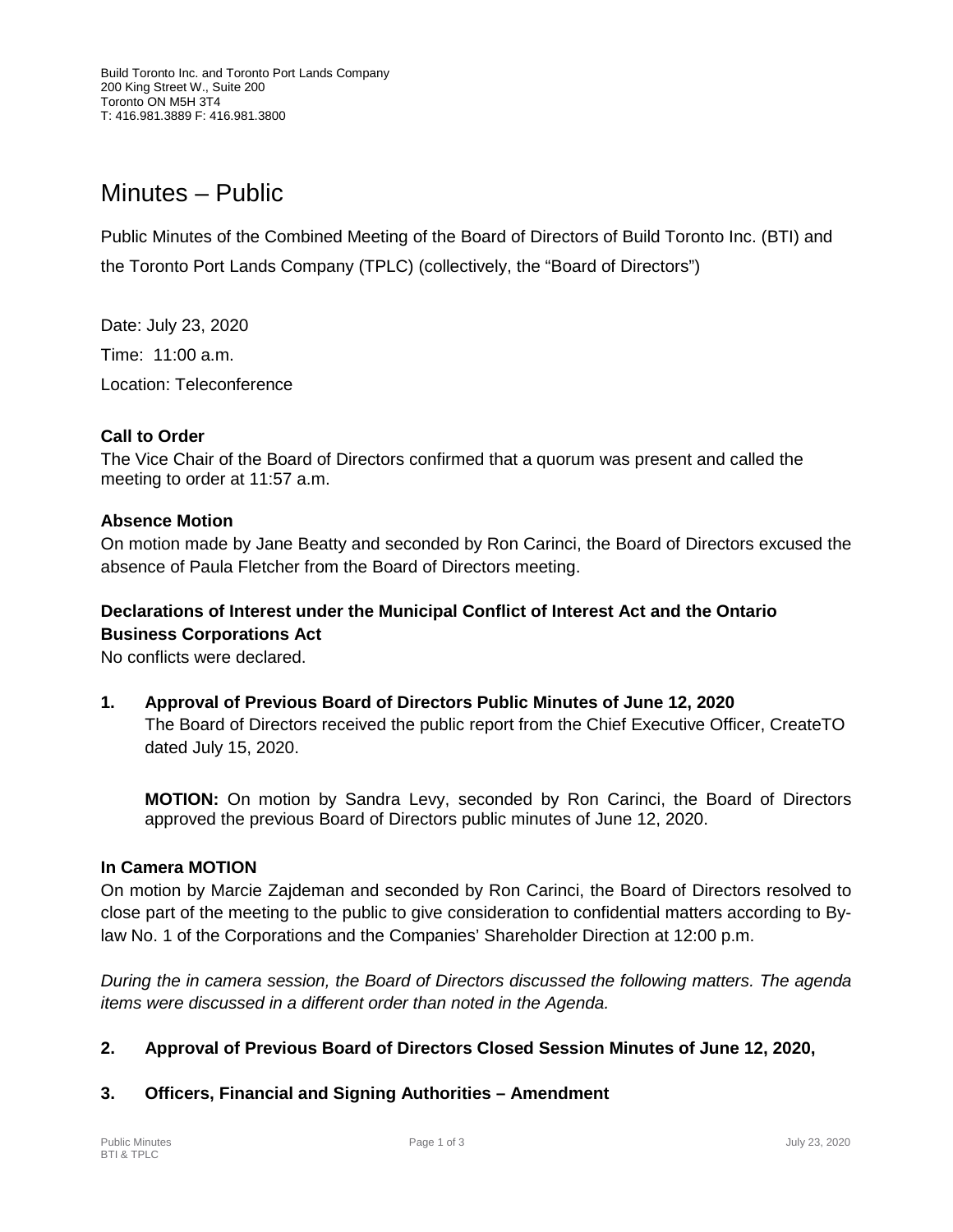- **4. Action Items**
- **5. CEO Update**
- **6. Other Business**

#### **Adjournment**

**MOTION:** On motion by Sandra Levy and seconded by Ron Carinci, the Board of Directors resolved to adopt the recommendations from its closed session and direct that these matters remain confidential in accordance with By-law No. 1 of the Corporations and the Companies' Shareholder Direction. The Board of Directors resumed its public session at 12:09 p.m. and the meeting was adjourned at 12:10 p.m.

#### **Attendance:**

|                            | 11:57 to 11:57 p.m.<br><b>Public Session</b> | 11:58 a.m. to 12:09<br>p.m.<br><b>In-Camera Session</b> | 12:09 to 12:10 p.m.<br><b>Public Session</b> |
|----------------------------|----------------------------------------------|---------------------------------------------------------|----------------------------------------------|
| Dino Chiesa, Chair         | $\mathsf{x}$                                 | $\mathsf{x}$                                            | $\mathsf{x}$                                 |
| Ron Carinci, Vice<br>Chair |                                              | ✓                                                       | ✓                                            |
| Ana Bailão                 | ✓                                            | $\checkmark$                                            | $\checkmark$                                 |
| Jane Beatty                | $\checkmark$                                 | $\checkmark$                                            | $\checkmark$                                 |
| Paula Fletcher             | $\mathsf{x}$                                 | $\mathsf{x}$                                            | $\mathsf{x}$                                 |
| <b>Dennis Fotinos</b>      | $\checkmark$                                 | $\checkmark$                                            | $\checkmark$                                 |
| Sandra Levy                | $\checkmark$                                 | $\checkmark$                                            | $\checkmark$                                 |
| Marcie Zajdeman            | $\checkmark$                                 | ✓                                                       | $\checkmark$                                 |

 $\checkmark$  Members were present for some or all of the time indicated.

x Members not present for some or all of the time indicated

**Also Present** (at the invitation of the Board):

Mike Whelan, Senior Vice-President Development, CreateTO Mary Ormond, Associate General Counsel, CreateTO Carlo Bonanni, Vice President, Land & Development Planning, CreateTO